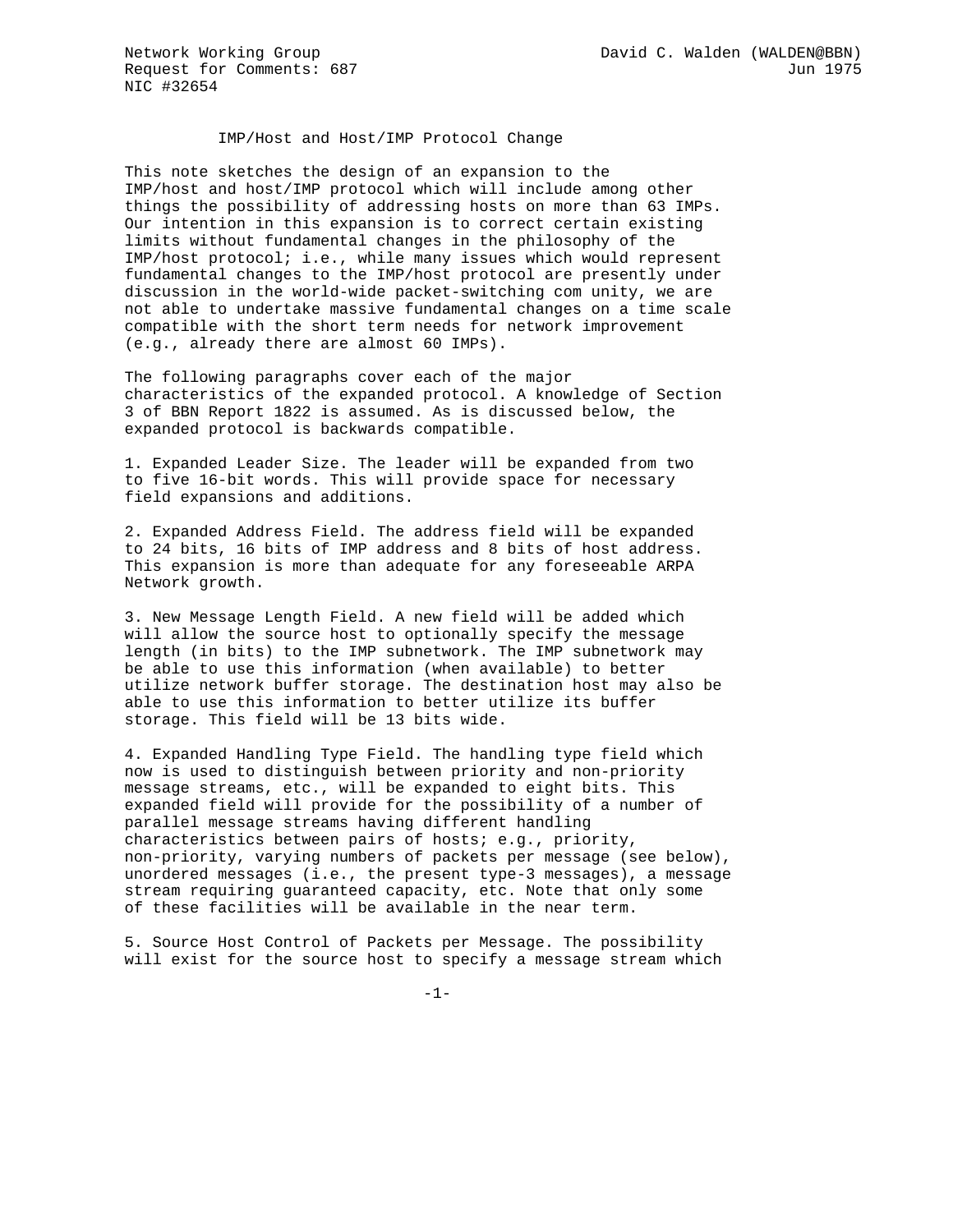will use a given number of packets per multi-packet message (e.g, two packets per message or five packets per message). Since the IMP network will not have to use eight packet-buffers for reassembly purposes, as at present, this may result in better services for such messages. This will help users who need both low delay and high throughput.

6. Unordered (type-3) Message Change. Unordered messages will be indicated by a handling type rather than by a message type as at present. This is compatible with the need to check the host access control capabilities of all messages. This will provide a slight backward incompatibility for the three or so hosts which presently use type-3 messages in their research.

7. Change in Format of Fake Host Addresses. The For/From IMP bit will be eliminated. The fake host addresses will be the four highest host numbers (e.g., IMP Teletype will be host 252).

8. Addition of a Parameter to the IMP to Host NOP. The IMP to host NOP will have added to it a parameter specifying the address (IMP and host number) of the host.

9. Backward Compatibility. The old and new formats will be supported in parallel in the IMPs for the foreseeable future to allow gradual phaseover of host software. A host will be able to specify to its IMP whether the old or new formats are to be used; thus, it will be possible for the host to specify switching back and forth between the two modes for debugging purposes. The specification of the mode to be used will be possible via a proper choice of format in the host to IMP NOP message; the IMP will use the mode of the host to IMP NOP message the IMP has received. Further, a host may select to use either the old or new format without needing to know more about the other format messages than to discard them should they arrive. The IMP will initialize by sending several NOP messages of each type to give the hosts its choice. Although a host not implementing the new format will not be able to address hosts on IMPs with IMP-number greater than 63, the IMPs will wherever possible do the conversion necessary to permit hosts using the old format to com unicate with hosts using the new format and the reverse. Finally, it will be possible to convert the leader format from old to new or the reverse without knowledge of the message type.

11. Non-blocking Host Interface. A mechanism will be provided which allows the IMP to refuse a message from a host without blocking the host interface. This mechanism will permit the IMP to gather the necessary resources to send the refused message and then ask the host to resend the message. Finally, the host will be permitted to ask to be able to send a message and be notified when it is possible without requiring the message to actually be sent and refused.

12. Maximum Message Length. The maximum number of bits of data in a message may be reduced by a few bits.